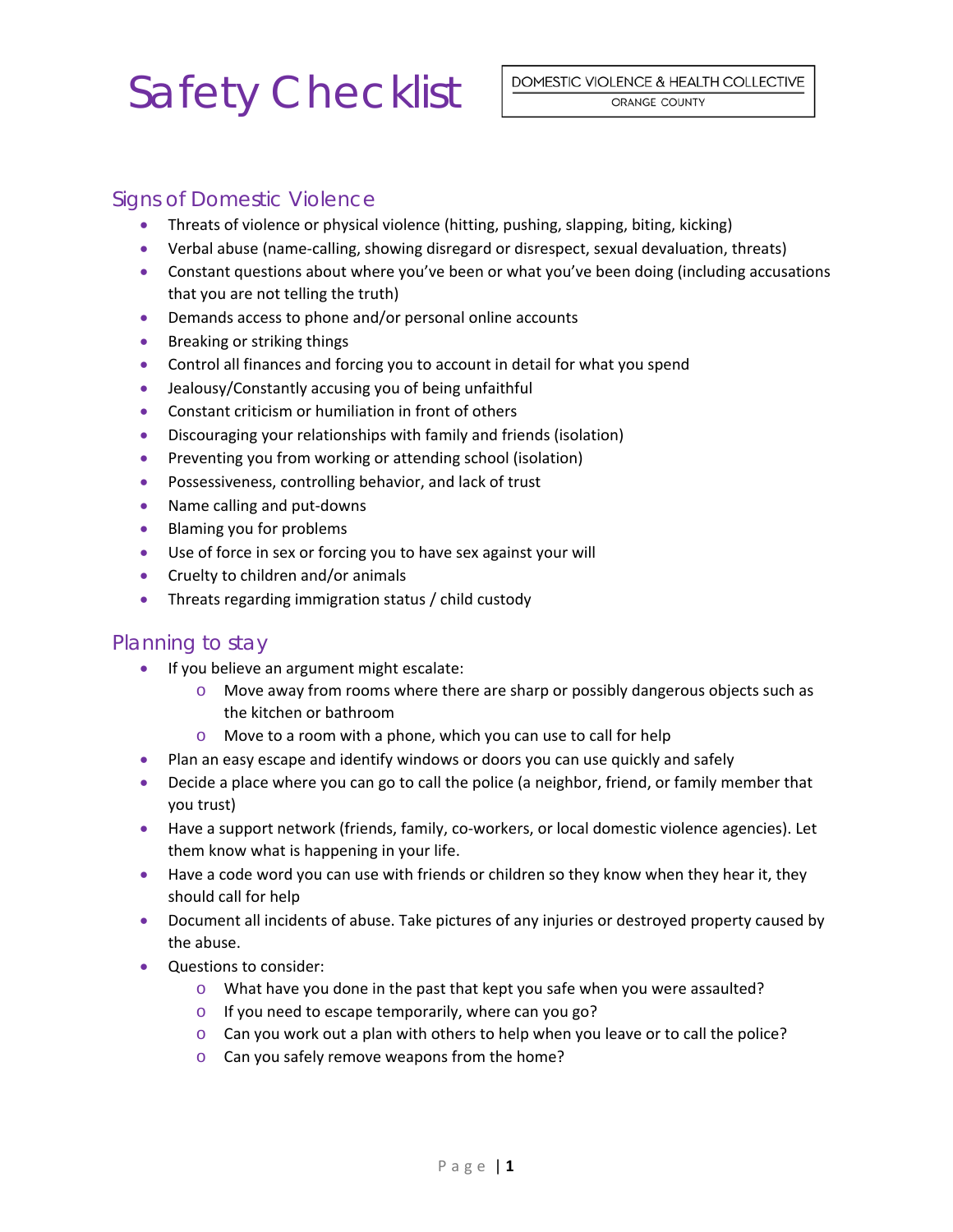## Safety Checklist

### Teach your children

- Not to get in the middle of the fight
- How to get to safety: where to run or hide if a fight breaks out
- Who to call for help: 911 or a neighbor, friend of family member who you trust
- An escape route

### If you call the police

- Get the responding officer's name and badge number
- Show your injuries to the police officer. If your injuries appear worse in the next few days, go to the police station to get them photographed and photograph them yourself.
- Ask for the case number/incident number.
- If an arrest is made, ask for a booking number and register with the VINE program so you are notified when the other person is released. Call 1‐800‐721‐8021 to register your phone number. You will need the booking number which you can obtain by calling the sheriff's department.
- Obtain an Emergency Protective Order
	- o http://www.occourts.org/self‐help/restrainingorders/emergencyprotectiveorder.html
- Tell the reporting officer in detail what happened and what was said. It is important for them to know if threats of any kind were made and if there are weapons of any kind in the house. If there are firearms, the police officer may remove them for safe keeping.

### If you want to report a violent incident

- You can call the non-emergency dispatch and an officer will come to your house to take a report o http://ocgov.com/residents/law/safety/police
- You can also go to the police station to make a report
- Keep your own records of when you made your report and to whom

### Planning to leave

- **If you want, tell a trusted family member or friend.**
- Decide when it is the best time to leave.
	- o You'll want to leave when the abuser is out of the house.
	- o Have an escape route planned for each floor of the building.
- Keep a phone in a safe room that you can lock from the inside or try to have a cell phone on you at all times.
	- o Turn off the cell phone GPS.
	- o Don't use the check‐in option on various phone aps such as Facebook or Twitter.
- Make a list of emergency phone numbers. Memorize important numbers.
	- o Children should memorize phone numbers as well.
- Let your child's teacher and principal know enough about the situation so they can be prepared in case of a crisis. Ask them if they can agree not to release the children to the other parent.
- Work out a safe way to pick up children from school.
- Make a list of resources that are available to you.